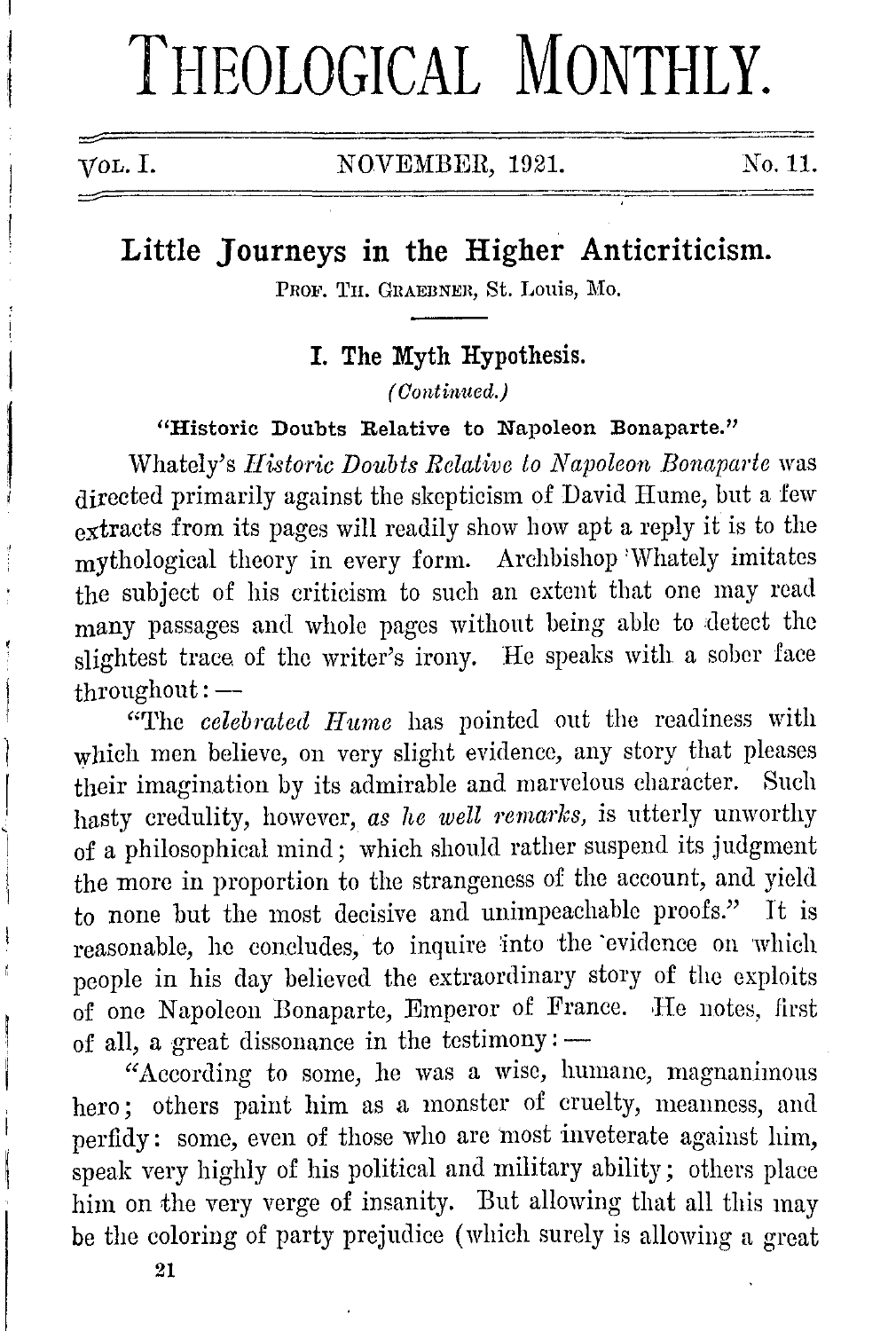## **BOOK REVIEW.**

/

*Concordia Publishing House, St. Louis, Mo.:* -

Starck's Prayer-Book. From the German edition of *Dr. F. Pieper.* Translated and edited by W. H. T. Dau.  $612$  pages,  $6 \times 9$  in. Blue cloth hinding, Style C, \$2.25. Gift edition, Style DC, bound in divinity circuit seal grain, gilt-edge binding, \$5.00.

In this beautiful new prayer-book the general contents and style, but above all the distinctive spirit of devotion which characterizes old Starck's *Prayer-Book,* have been conserved, while the text has been modernized and so anglicized, we were about to say Americanized, that the reading of it in daily devotion must be a delight to our people. Dr. Pieper years ago revised the original German edition, and Prof. Dan's translation, which is an entirely new rendition into English, is based on this. The introduction of the translator contains an interesting personal note in the reference to his task, which was begun some ten years ago and was concluded during the late war. Prof. Dau says: "This work proved to the editor a great mental and spiritual relief. It was a luxury to spend many an hour in the company of a person on whom the spirit of prayer has been poured out in such abundant measure as on Starck. It was faith-confirming and -inspiring work which the translator was permitted to do. Ile can offer no better wish to the readers of this book, now that it starts on its voyage to the increasing English homes and hearts in our church community, than this, that the light and strength, the cheer and comfort that has come to him out of the pages of this book in many a weary and despondent day may stream into the hearts of the readers, even though they be free, as the editor hopes they are, from all weariness and despondency."

No one expects the work of Prof. Dau on this prayer-book to be anything else than extremely well done, and so it is. Very wisely he did not attempt a translation of the poetry· contained in the original Starck, but supplied from Bnglish and American sources suitable extracts of sacred poetry. As the reader may know, the special strength of Starck's book is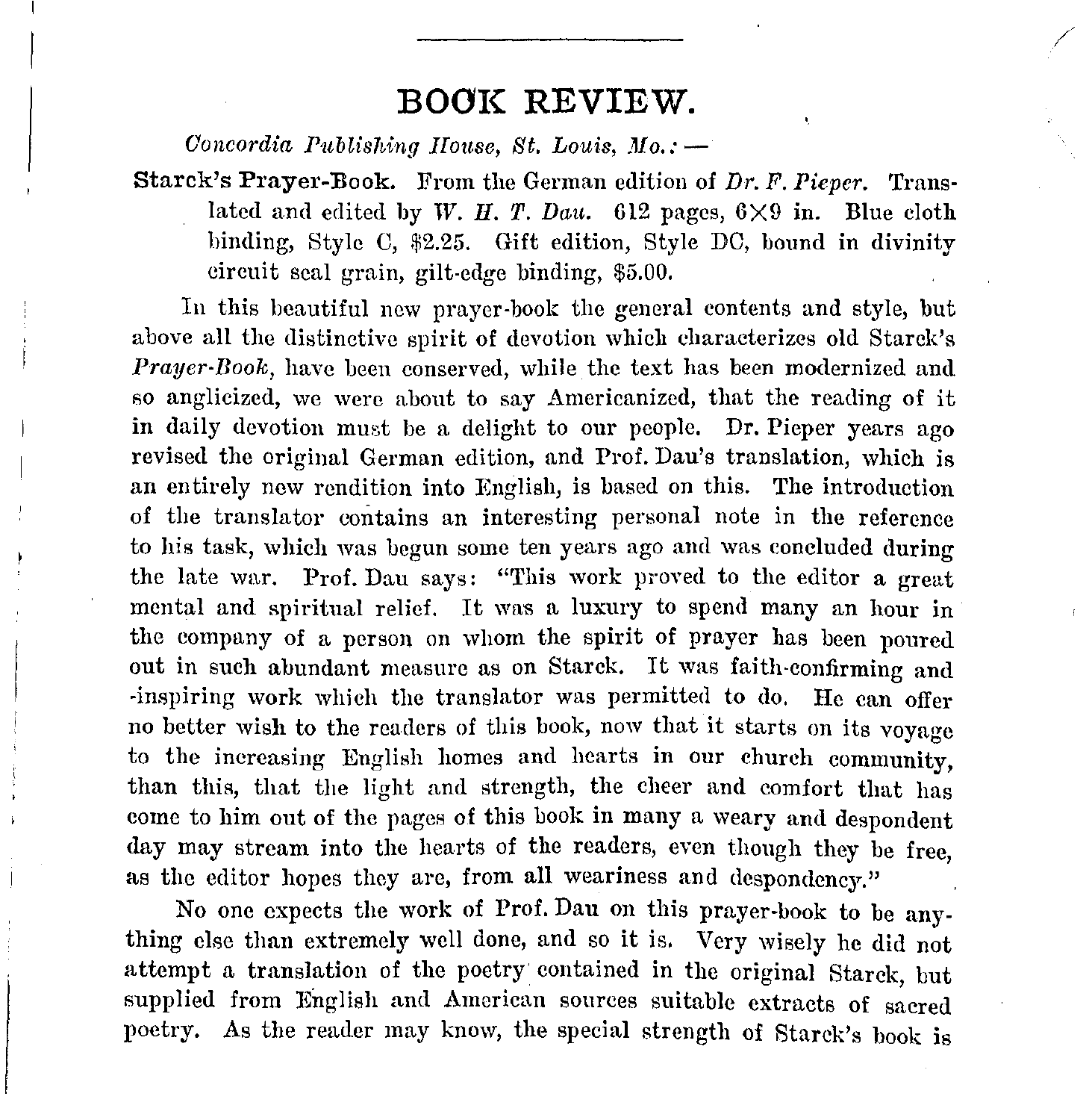the very large number of prayers for persons in affliction. Of the 524 pages in this translation 283 pages contain prayers for the nse of the sick, the dying, and those visited by war, famine, conflagration, or other suffering.

The work of the hookmaker has been very well done, print, paper, and binding meeting the highest standards. GRAEBNER.

Catechetical Preparations. Part II. The Creed. *Rev. Prof. F. W. 0. ,Jesse.* 175 pages. \$1.00.

The pastor and the teacher will find the *Oatechetical Preparations,* of which two volumes have now been issued, *The Decalog* and *The Creed*, valuable material for teaching the Catechism to the children in the school and in confirmation classes, and also to adults who are being prepared for church-membership. Pastors can also well use the material for the purpose of preaching a series of sermons on the Catechism. Such sermons are not only gladly heard by the people, but they fill a real want. Especially at this time of doctrinal indifferentism and modern liberalism care· ful attention ought to be given to thorough Biblical indoctrination. Young pastors and older pastors who are compelled *to* preach and instruct through the medium of the English language will, for obvious reasons, welcome the English theological literature which in an increasing measure is published hy our Concordia Publishing House. FRITZ.

**Der 46. Psalm.** Das Schutz- und Trutzlied der lutherischen Kirche. Referat, vorgetragen vor der Synode des Nord-Wisconsin-Distrikts und auf dessen Beschluss dem Druck uebergeben von *P. E. Kretz*mann, Ph. D., R. D. 51 pages. 25 cts. Special price if purchased in quantities.

The essay read by Dr. Kretzmann on the 46th Psalm at the convention of the North Wisconsin District was received with such enthusiasm that the District requested the author to publish the work in pamphlet form, and immediately subscribed for  $1,000$  copies. In this German essay the speaker, by dividing the Psalm into three principal parts, vv. 1-3, 4-7, and 8-11, shows: 1. The Christians' hope in the gracious presence of God with His Church; 2. that in the most threatening times a Christian may rest assured that God, who has proved Himself stronger than His enemies, will again show His power; 3. that the Church will gloriously stand, and its opponents will be defeated, when the end of the world is at liand.

Luther based his Battle-hymn of the Reformation, "A Mighty Fortress Is Our God," on the 46th Psalm. This essay makes good reading-matter at any time, but especially in the year of the four-hundredth anniversary of Luther at Worms (1521-1921). May it be widely distributed also among the lay members of our churches! FRITZ.

## Lutheran Annual 1922. 112 pages. 15 cts.

Amerikanischer Kalender fuer deutsche Lutheraner auf das Jahr 1922. 112 pages. 15 cts.

These two publications are well known to our readers. Besides the usual calendar giving the months and days of the year, the Sundays of the church-year with their Gospel- and Epistle-lessons, the time of sun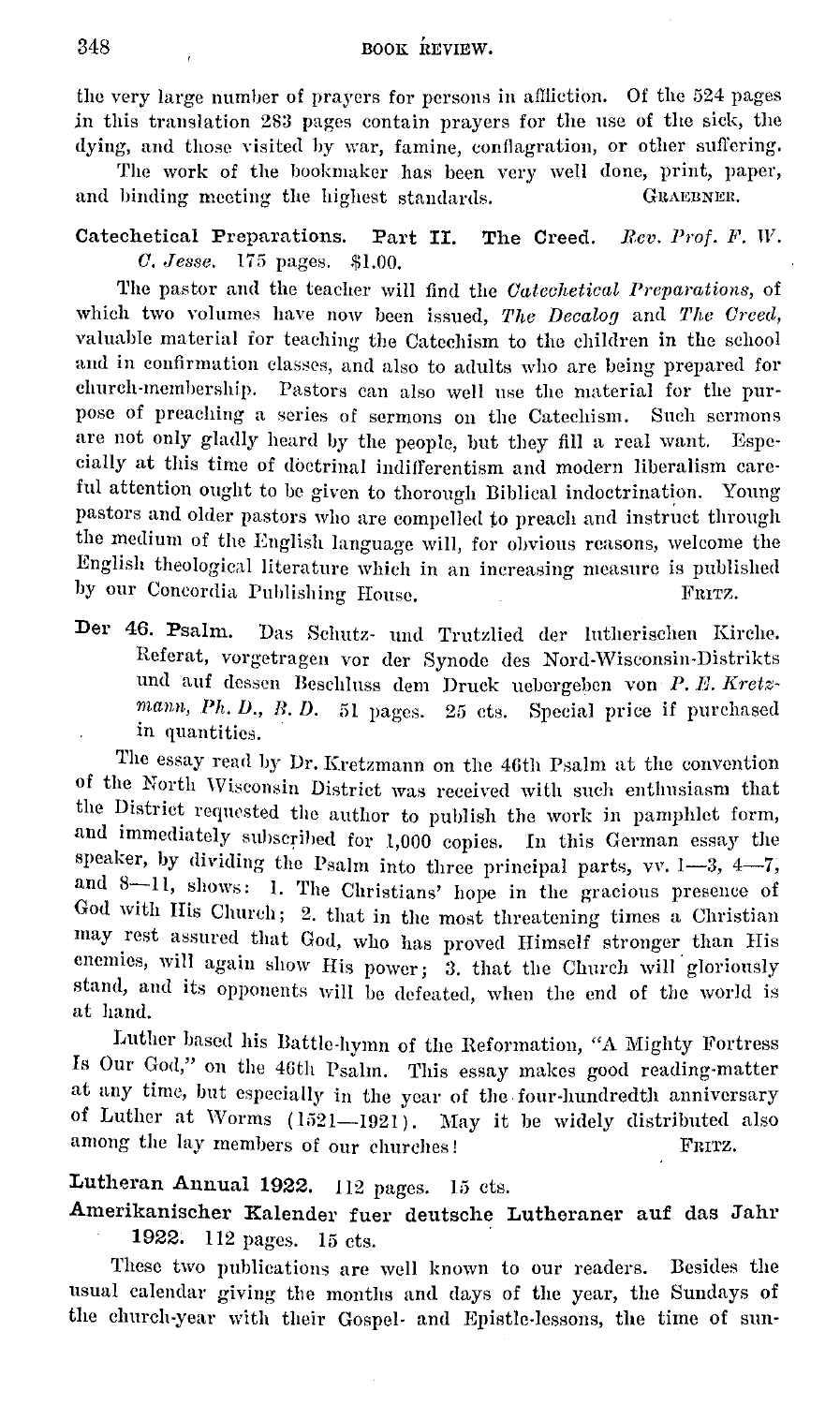rise and sunset and other astronomical phenomena, the books contain interesting and profitable reading-matter; postal rules and regulations; the time differences of various cities in different parts of the world; Missouri Synod statistics; a complete list of seminaries, colleges, and academics of the Synodical Conference with the names of the members of the faculties; a list of the religious periodicals of the Synodical Conference, the institutions of charity, the home-finding societies, the Lutheran hospiees, and the information bureaus; the names of the various ollicers, members of boards and committees of the Missouri Synod and its Districts; a complete register of the pastors, professors, and parochial school teachers of the Synodical Conference; and an alphabetical list of places having congregations served hy our pastors. It goes without saying that a copy of either one of these two annual publications ought to be found in the home of every one of our families.

Proceedings of the Sixth Convention of the English District. 95 pages. 45 cts.

Siebenundzwanzigster Synodalbericht des Minnesota-Distrikts. 63 pages. 30 cts.

Verhandlungen der siebenundzwanzigsten Jahresversammlung des Sued-Wisconsin-Distrikts. 32 pages. 15 cts.

Neunter Synodalbericht des Nord-Illinois-Distrikts. 71 pages. 33 cts.

- Verhandlungen der achten Jahresversammlung des North Dakotaund Montana-Distrikts. 67 pages. 36 cts.
- Zweiundfuenfzigster Synodalbericht des Michigan-Distrikts. 70 pp. 37 cts.

Fuenfzehnter Synodalbericht des Oregon- und Washington-Distrikts. 28 pages. 15 cts.

According to a new ruling the Synoclical Proceedings are no longer published as a periodical sent to regular subscribers, but each District orders the publication of its Proceedings and disposes of the printed copies. Our Publishing House, however, prints a limited number of additional copies, which may be purchased by such as are interested. The price varies according to the size and number of copies issued. Our Publishing House will also be pleased to accept subscriptions for the whole series, hut, of course, cannot in advance state the cost.

The various printed Proceedings contain the business transactions of the convention, including a register of the members of the District, the reports of Mission Boards, of the District treasurer, of committees, etc. Some of the Districts also include the paper which was read at the morning sessions. The printed Proceedings of the English District present a historical paper by Rev. Wm. Dallmann on "Miles Coverdale"; the Minnesofa, District: "Die seclenverderblichen Ahwege unscrer Zeit in der Lehre von Christo, unserm Heilaml," written by Rev. A. H. Kuntz; the Southern \Visconsin District: "Die Stellung unscrer Kirche zn den Logen," by Rev. W. Albrecht; the Northern Illinois District: "Das koeniglichc Amt Christi," by Rev. H. Heise; the North Dakota and Montana District: "Was lernen wir von Luther zu Worms?" by Dr. F. Pieper; the Michigan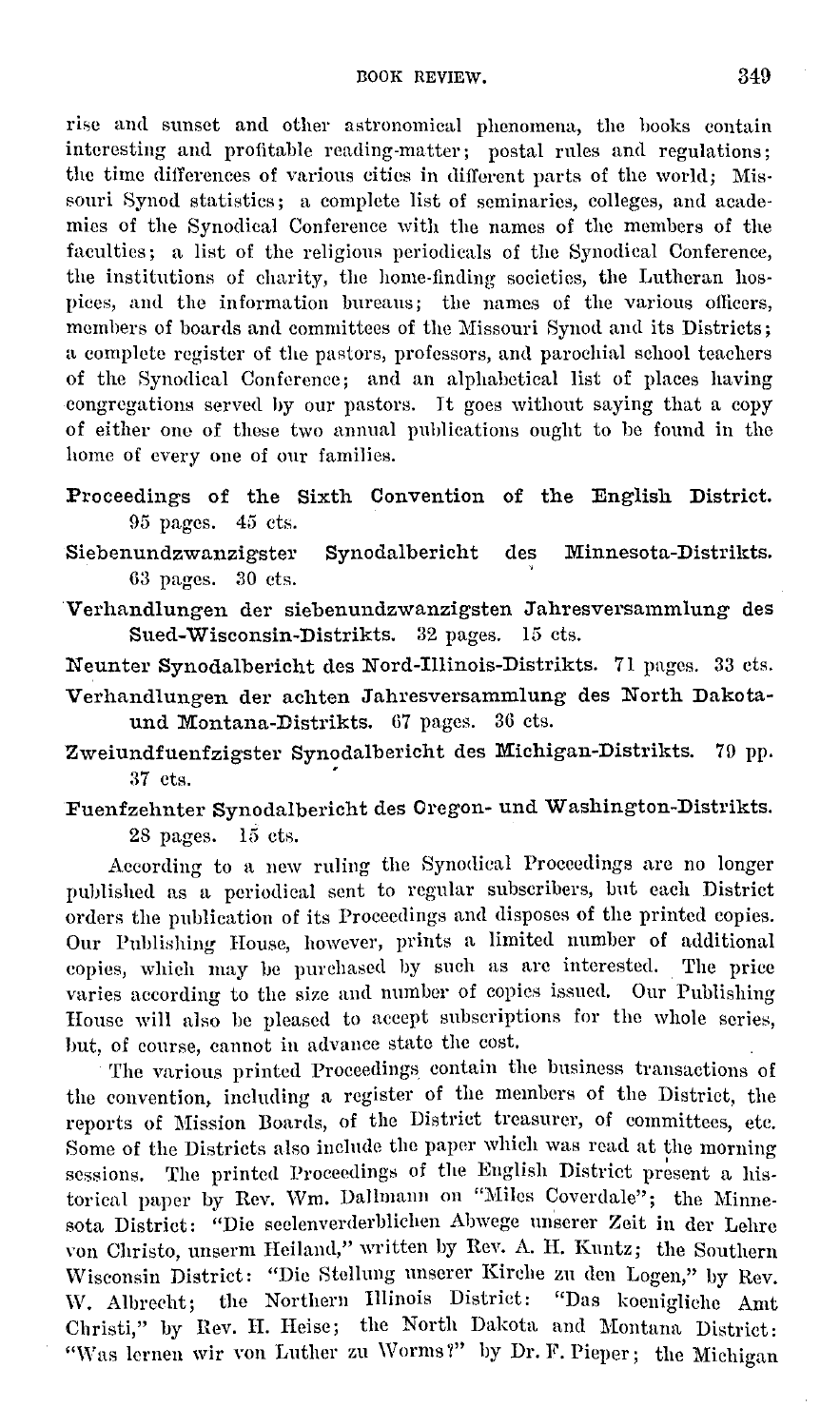District: "Von der Kirche; wie sie beschaffen und woran sie zu erkennen ist," by Rev. C. Demer; the Oregon and Washington District: "Die erste· Christengemeinde zu Jerusalem ein Vorbild fuer unsere heutigen Gemeinden," by Rev. L. Stuebe; "The Christian Home" (summary only), essayist: Rev. W. J. Janssen. The Proceedings of the Southern Wisconsin District also contain an English report of the business transactions and a summary of the essay. FRITZ,

## Teachers' Manual of Suggestions on Miller's "Modern Grammar." 55 pages,  $3\frac{1}{4}\times7\frac{1}{4}$ . Paper cover. 50 cts., postpaid.

In this handy and well-printed *Manual,* a reprint from the *School Journal,* Professor Miller supplies welcome suggestions for the users of his *Jfodern Grammar,* which has been reviewed in these pages, and which bas won the warmest endorsement of many professional teachers both in our circles and beyond. The contraction of the contraction of the GRAEBNER.

*The Macmillan Company, New York:* -

Ethics, General and Special. *Owen A. Hill, S. J., Ph. D., Lecturer on* Psychology, Natural Theology, Ethics, and Religion at Fordham University. 404 pages.

In this book the entire domain of ethics is treated from the Jesuit point of view. The principles inculcated are those of Jouin and Rickaby; its tone and tenor is that of Loyola. Of Probabilism the author says: "Probabilism is a safe and correct system in matters of conscience." Practical application: "Beyond doubt, the lay brother who drowned Chinese babies, after baptizing them, was rewarded for material and formal murder, and the ignorant fellow who lied, because invincibly persuaded that charity demanded it, was rewarded for a material and formal untruth. 'fheir acts were wrong, but their conduct was right." (p. 104.) As regards mental reservation, he states: "To safeguard a proportionate right, the use of a broad mental reservation is allowed." Application: "Silence, evasions, eqnivocations, broad mental reservations arc not lies, and can, therefore, be tolerated when some just cause, some good of more vital concern than the kindness of straightforward truth, is the motive that prompts the speaker." (p. 238.) These sentences may suffice to characterize the general trend and scope of the system of ethics advocated in Dr. Hill's book. MUELLER.

## *Eden Publishing Company, St. Louis:*  $-$

Der Evangelische Pastor in Vorlesungen ueber praktische Theologie. Dargestellt von F. Mayer, D. D. 259 pages. Cloth.

This book contains eighteen lectures on Pastoral Theology originally delivered before the students of Eden Seminary, the prospective pastors of the Evangelical Synod. This explains its peculiar character as regards both form and contents. 'fhe author is writing for men who intend to serve in the Evangelical Church of our country. That is the meaning of the title *The Evangelical Pasto,·.* Accordingly, he everywhere presupposes such conditions as exist and are tolerated in his particular synod, and it is from this point of view that his pastoral instructions must be considered. A Lu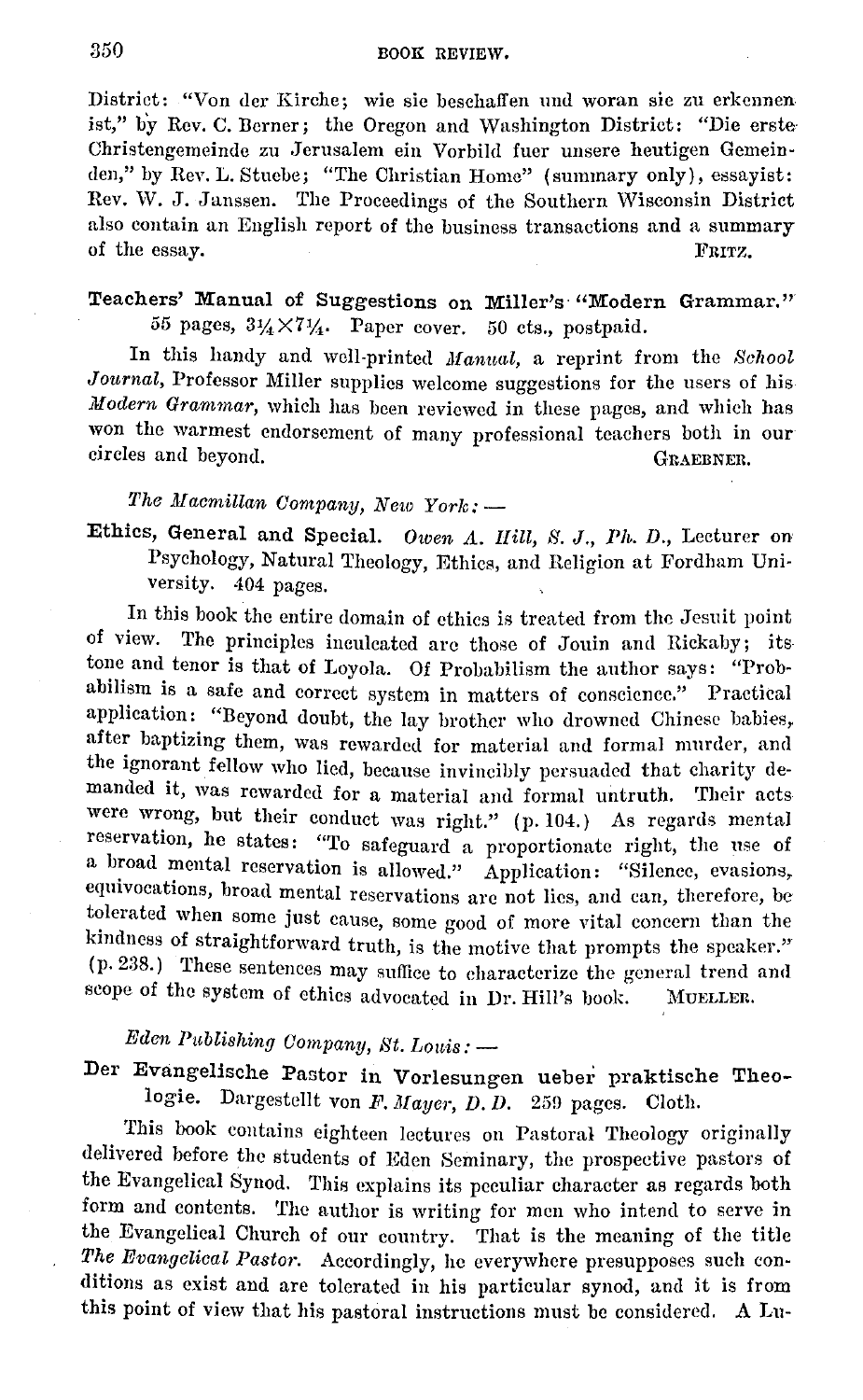theran professor of Pastoral 'l'heology would hardly advise his students to illustrate the principles of connubial chastity by referring to Schiller's *Raenbcr;* neither would he encourage pastors to ofiiciate with lodges at the burial of lodge-members; nor would he expect them to bury "notorious sinners," and, suspending their own judgment, to follow meekly the customs of their respective congregations in cases of suicide and the like. However, the book is not written by a Lutheran professor, nor is it intended for Lutheran pastors, whose guiding principle in Pastoral Theology is not: Habe carilatem et fac quidquid vis, but the infallible rule of the divine Word. In spite of the many aberrations there is much that is useful in the hook, and the lectures are, on the whole, clear and practical, though they must be read with care. MUELLER.

#### *Cambridge University Press:*  $-$

The Books of Haggai and Zechariah. T. W. Crafer, D. D. 119 pages, including index.

In the preface the general editor remarks: "The aim of this series of commentaries is to explain the Revised Version for young students, and at the same time to present, in a simple form, the main results of the best scholarship of the day." Of course, the main results of the best scholarship of the day arc the conjectures of Higher Criticism, the spirit of which pervades the entire apparatus of critical and exegetical notes. The hook offers many interesting historical data, hut has little practical value in interpreting the message of the two prophets. Mum.urn.

*Review and Herald l'ublishing A.ssooiation, 'l.'alcoma l'ai-l:, Washing* $ton, D. C.$ : $-$ 

Back to the Bible, or, The New Protestantism. *George MoOready Price, M.A.* Revised Edition. 235 pp.,  $5 \times 7\frac{1}{2}$ .

The old Protestantism was a declaration of · independence directed against Roman Catholic tyranny. The New Protestantism, according to the author's idea, is the protest against a new tyranny, the tyranny of a pseudo-scientificism, already grown arrogant and dogmatic, the tyranny exercised by evolutionary philosophy over human thought, scientific and religious. His book is a call "Back to the Bible," as the inerrant Word of God also in all its scientific statements. The methods of the evolutionary school of thought are set forth with utmost precision by a writer who has been a teacher of science more than twenty years and who has, in his department, geology, been forced to meet the enemy on his own ground. The geological argument for Darwinism is treated in outline in chapter 3, "Geology and the Deluge." This argument has been fully developed in Prof. Price's larger work, *Fundamentals of Geology*, which ought to be read hy every Christian student of naturnl science. Other chapters, all of them very readable, discuss "Modern Philosophy," "The Origin of Evil," "The New Pantheism," "Occidental Heathenism," "Creation and Its Memorial," "The Coming Slavery," - by which the author means the encroachment of the state on the liberty of the individual, under the influence of the evolutionistic conception of history and life, - and "The Federation of the World."